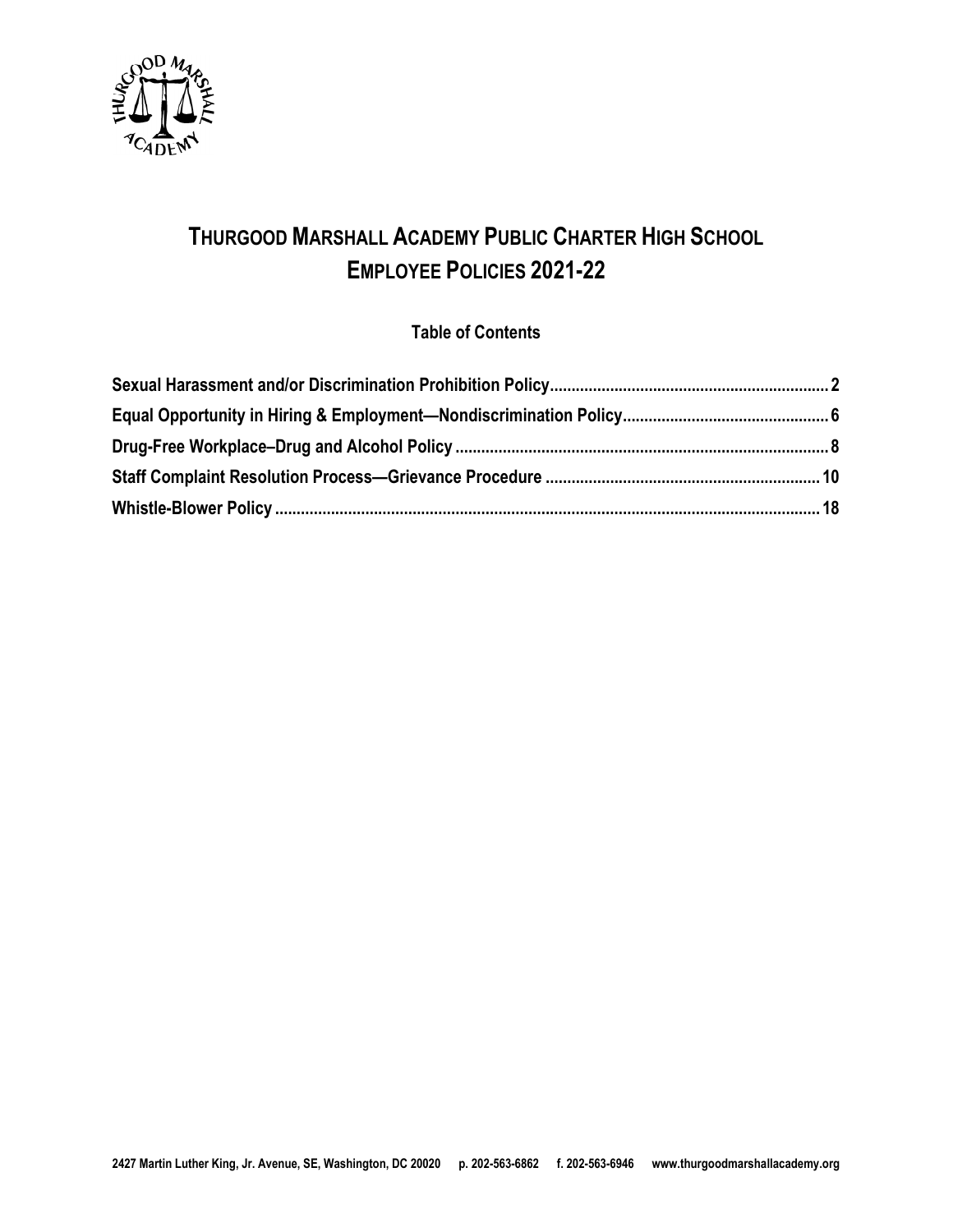# **SEXUAL HARASSMENT AND/OR DISCRIMINATION PROHIBITION POLICY Statement of Policy**

It is the policy of Thurgood Marshall Academy to maintain a working environment that does not discriminate on the basis of race, color, national origin, sex, age, religion, marital status, personal appearance, sexual orientation, gender identity or expression, familial status, family responsibilities, matriculation, political affiliation, genetic information, source of income, disability, or other protected category. Harassment in any manner or form is expressly prohibited. It is the policy of Thurgood Marshall Academy that all Thurgood Marshall Academy personnel, contractors, and applicants are to be treated in a respectful and professional manner. Also, no individual is to be subjected to any unwelcome conduct that is or should be known to be offensive because of his or her race, color, national origin, sex, age, religion, marital status, personal appearance, sexual orientation, gender identity or expression, familial status, family responsibilities, matriculation, political affiliation, genetic information, source of income, disability, or other protected category. Further, no Thurgood Marshall Academy personnel shall engage in unwelcome and offensive conduct towards any individual that is motivated by the individual's race, color, national origin, sex, age, religion, marital status, personal appearance, sexual orientation, gender identity or expression, familial status, family responsibilities, matriculation, political affiliation, genetic information, source of income, disability, or other protected category. The term "harassment" in this policy includes conduct which is contrary to this policy, even if it does not meet the legal definitions for harassment.

This policy applies to all employees, volunteers, Board members, contract workers, and all applicants for such positions.

All reported or reasonably suspected occurrences of harassment will be investigated in a confidential manner and as promptly and thoroughly as is practicable and necessary. Where harassment has occurred, Thurgood Marshall Academy will take appropriate disciplinary and/or other corrective action, up to and including termination.

There will be no retaliation against an individual who has in good faith complained about or reported alleged harassment or who has cooperated with an investigation of alleged harassment.

### **Types of Sexual Harassment**

This policy extends to sexual and other forms of harassment. For purposes of this policy, sexual harassment includes the following:

### *Hostile Environment Harassment*

Hostile environment sexual harassment may occur when there are unwelcome sexual advances, requests for sexual favors, or other verbal or physical conduct of a sexual nature. Also, nonsexual conduct that is unwelcome and offensive and which is directed at an individual because of the individual's gender (female, male, or other protected category) may create a hostile environment. Racial, age-based, religious, ethnic, disability, sexual orientation, and other forbidden forms of harassment may occur when there is conduct which is motivated by or relates to an individual's race, color, national origin, sex, age, religion, marital status, personal appearance, sexual orientation, gender identity or expression, familial status, family responsibilities, matriculation, political affiliation, genetic information, source of income,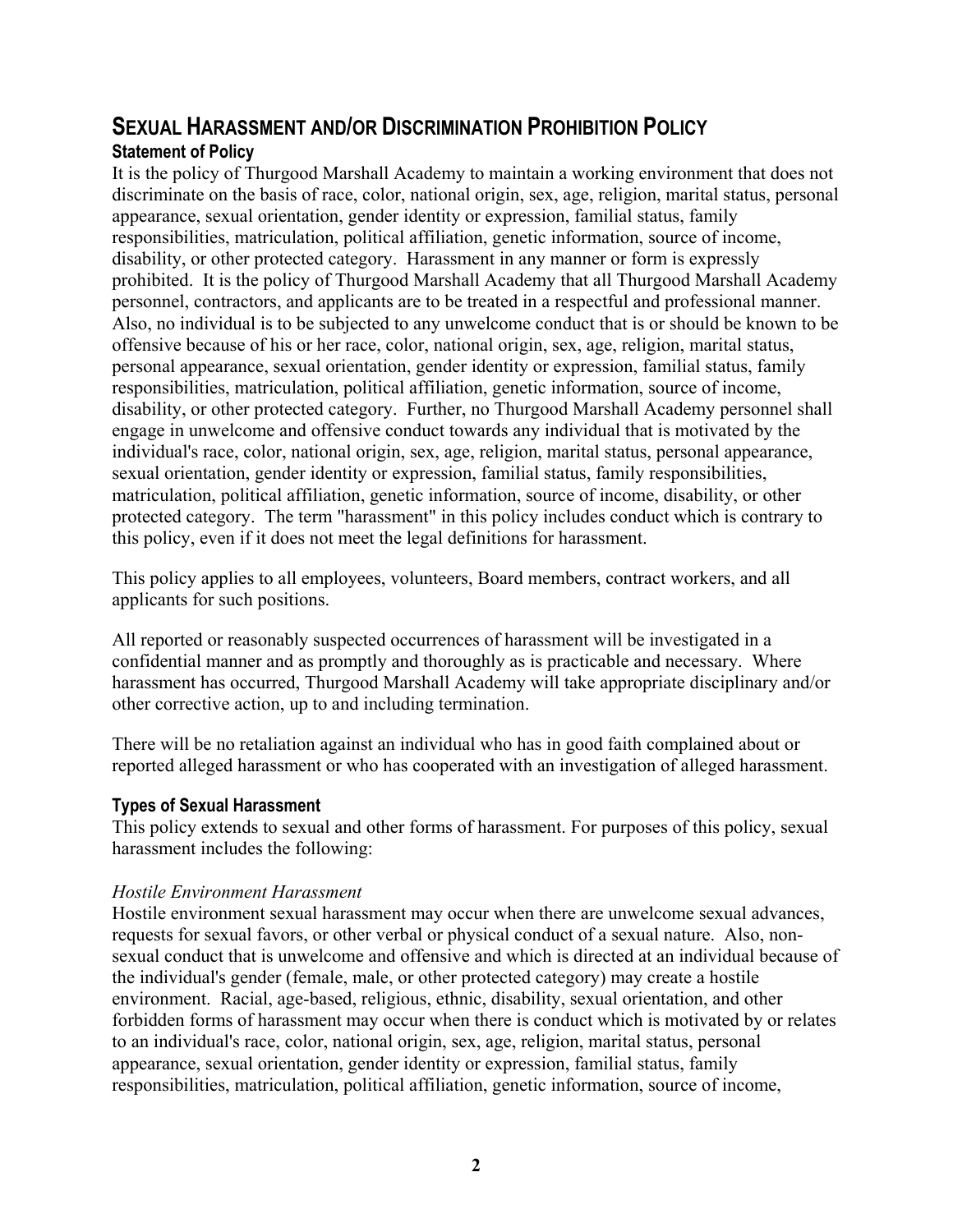disability, or other legally protected characteristics. In all such cases, hostile environment harassment occurs when such conduct is sufficiently severe or pervasive to and does: (1) unreasonably interfere with an individual's work performance, or (2) create an intimidating, hostile or offensive work environment.

### *"Quid Pro Quo" Sexual Harassment*

"Quid Pro Quo" sexual harassment may occur when there are unwelcome sexual advances, requests for sexual favors, or other verbal or physical conduct of a sexual nature, when: (1) submission to such conduct is an explicit or implicit condition of employment; or (2) submission to or rejection of such conduct is used as the basis for employment decisions.

Both types of harassment are prohibited in all work interactions regardless of location. That is, the "work environment" in which hostile and/or quid pro quo harassment is prohibited refers not only to the organization's facilities but also to any location or occasion during which employees interact, including but not limited to off-site activities, conferences, school-sponsored employee social events, and vehicles.

## **Conduct Prohibited by the Policy**

Thurgood Marshall Academy's policy also prohibits any unwelcome harassing conduct, even if the conduct is not sufficiently severe or pervasive enough to create a hostile environment or is not "quid pro quo" harassment.

It is not possible to list all the conduct that may violate this policy or is otherwise unacceptable. The following are examples only:

- All unwelcome and offensive jokes, stories, comments, or verbal abuse based on race, color, national origin, sex, age, religion, marital status, personal appearance, sexual orientation, gender identity or expression, familial status, family responsibilities, matriculation, political affiliation, genetic information, source of income, disability, or other protected category.
- Use of any degrading or derogatory words or language to describe or refer to any person, or any harsh or unfair conduct towards another person that is motivated by the person's race, color, national origin, sex, age, religion, marital status, personal appearance, sexual orientation, gender identity or expression, familial status, family responsibilities, matriculation, political affiliation, genetic information, source of income, disability, or other protected category.
- The display in the workplace or on Thurgood Marshall Academy property of objects or pictures—whether print or electronic—that expressly or implicitly degrade individuals or groups on the basis of race, color, national origin, sex, age, religion, marital status, personal appearance, sexual orientation, gender identity or expression, familial status, family responsibilities, matriculation, political affiliation, genetic information, source of income, disability, or other protected category.
- Offering, promising, or granting preferential treatment to any employee or applicant (i) because of that individual's race, color, national origin, sex, age, religion, marital status, personal appearance, sexual orientation, gender identity or expression, familial status, family responsibilities, matriculation, political affiliation, genetic information,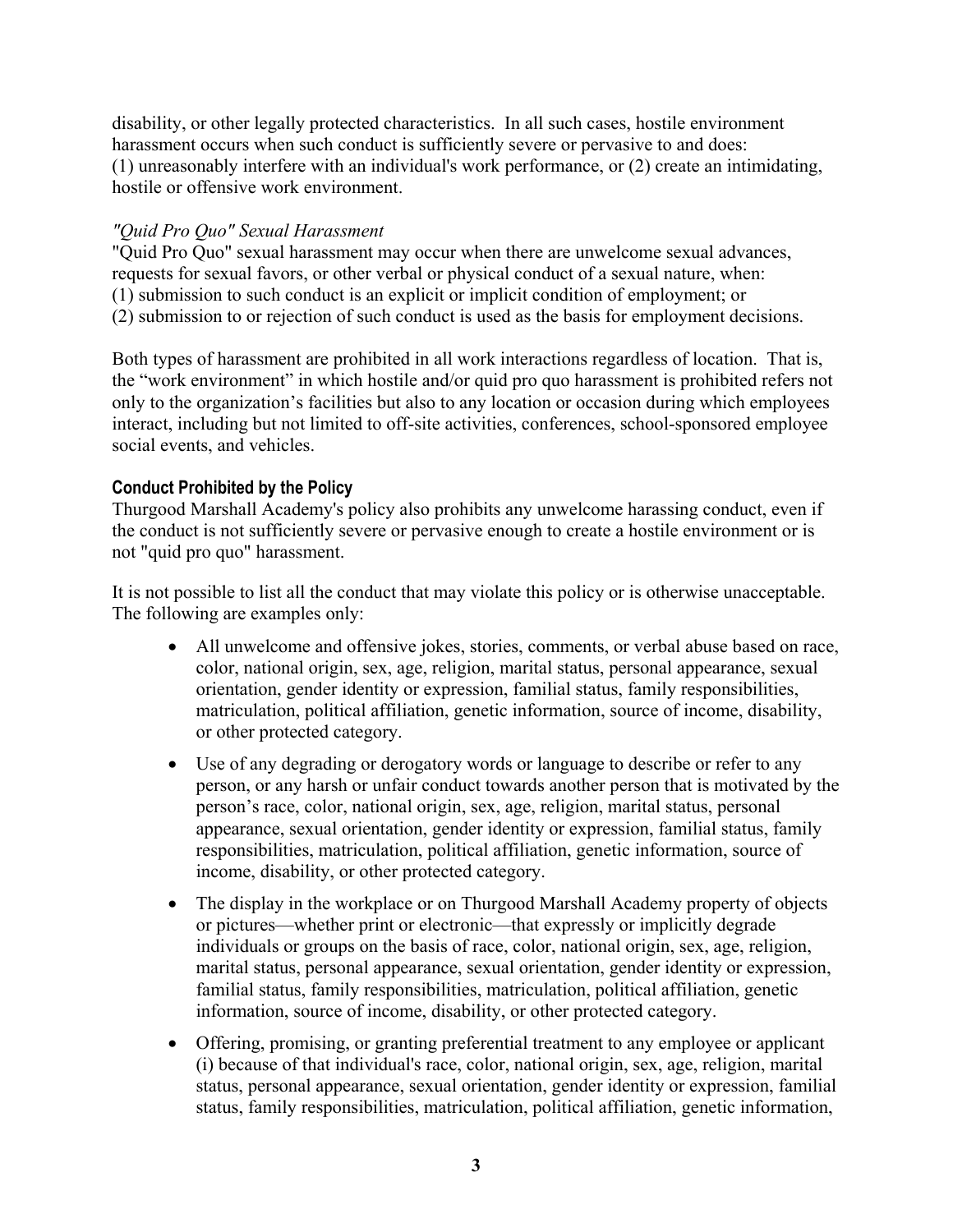source of income, disability, or other protected category; or (ii) as a result of, or in anticipation of, that individual's engaging in or agreeing to engage in sexual or romantic conduct, even if the conduct is consensual.

- Using Thurgood Marshall Academy e-mail, voice-mail, Internet access, or other school-sponsored communications services or devices for any purpose which reasonably is or should be known to be offensive because of its treatment of race, color, national origin, sex, age, religion, marital status, personal appearance, sexual orientation, gender identity or expression, familial status, family responsibilities, matriculation, political affiliation, genetic information, source of income, disability, or other protected category. Note: no Thurgood Marshall Academy personnel shall use Thurgood Marshall Academy equipment to access media sites—including but not limited to Internet Web sites—known to contain material that is sexually prurient or graphic, or that promotes or advocates sexism, racism, or other forms of bigotry based on race, color, national origin, sex, age, religion, marital status, personal appearance, sexual orientation, gender identity or expression, familial status, family responsibilities, matriculation, political affiliation, genetic information, source of income, disability, or other protected category. Refer to the technology policy for more information.
- Unwelcome flirtation, sexual advances, propositions, or pressures for sexual favors, and unwelcome inquiries into someone's sexual experience or activity, including but not limited to sexually foul language, leering and whistling, or other unwelcome sexually suggestive conduct.
- Unwelcome and unnecessary physical contact, other than incidental and/or innocuous contact.

#### **Harassment and/or Discrimination Complaint Procedure Notification Procedures**

Any Thurgood Marshall Academy personnel or applicant who feels that he or she is being or has been subjected to harassment or who knows of or suspects the occurrence of harassment should promptly and in confidence inform the Executive Director or the Chief Operating Officer. If the person's concerns are about the Executive Director, that person should report the matter to the Chair of the Board of Trustees.

In addition, all management and supervisory personnel at Thurgood Marshall Academy have an affirmative duty to report promptly to one of the individuals designated above any harassment that they observe, that is made known to them by others, or that they reasonably suspect has occurred.

### **Investigation Procedure**

All reported occurrences of harassment will be investigated as promptly and thoroughly as is practicable and as is required under the circumstances. The individual who makes the report or is the target of the alleged harassment will be assured that all forms of harassment are expressly prohibited, that Thurgood Marshall Academy will conduct a confidential investigation and that Thurgood Marshall Academy will take appropriate corrective action if harassment is found to have occurred.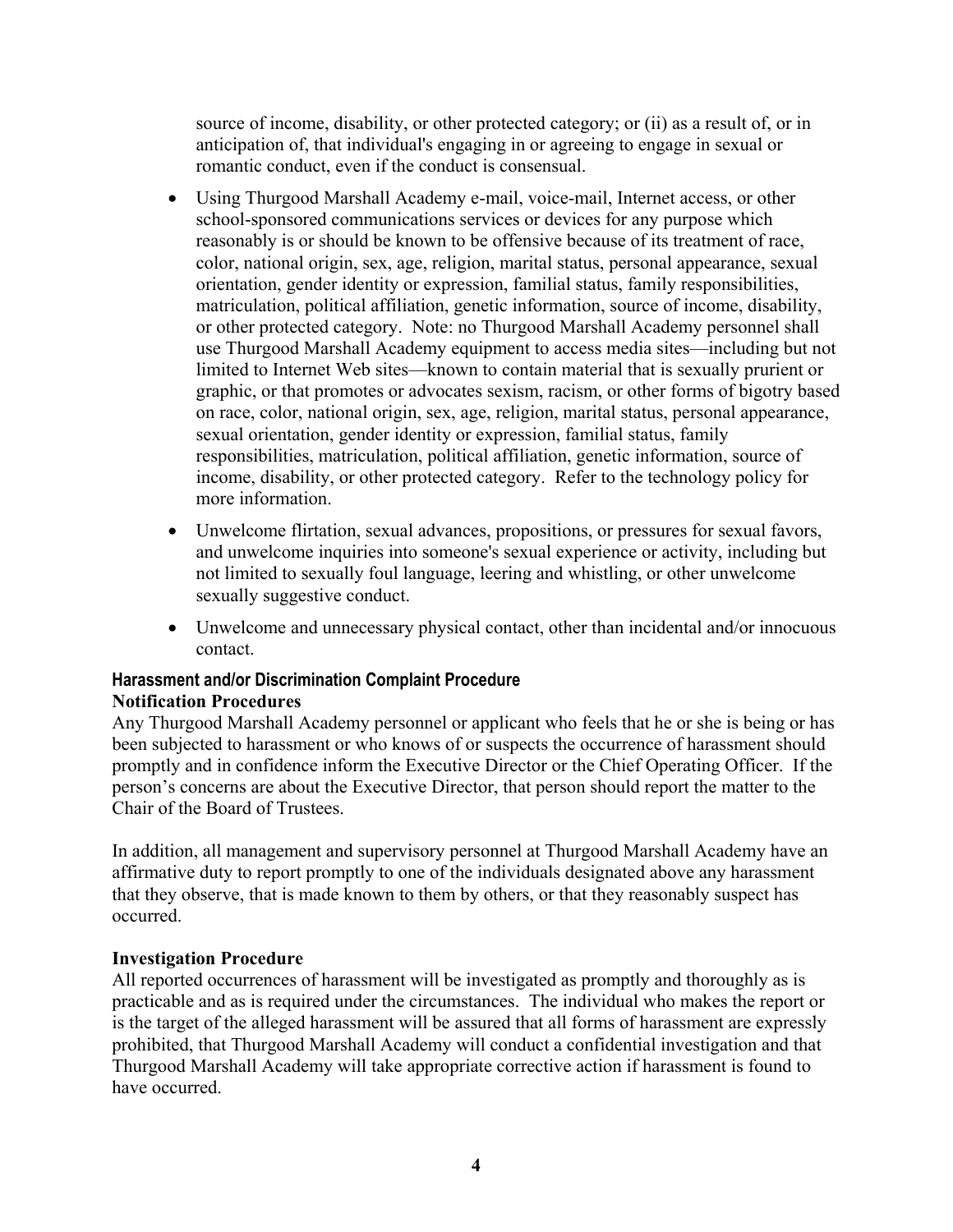Thurgood Marshall Academy will designate the individual who will be responsible for conducting the investigation of reported incidents of harassment. The timing, scope, and extent of the investigation will be determined by Thurgood Marshall Academy on a case-by-case basis, considering the circumstances of the alleged harassment. All investigations will be conducted to protect, as much as practicable, the privacy of, and minimize the suspicion toward, all persons concerned.

Thurgood Marshall Academy expects Thurgood Marshall Academy personnel who are contacted in connection with an investigation to cooperate fully.

### **Procedure Pending Investigation**

Pending the outcome of an investigation, reasonably necessary and prudent interim measures, such as separation of the complainant and the alleged offender, suspension of the alleged offender, temporary leave for the complainant, etc., will be taken at Thurgood Marshall Academy's discretion, taking into consideration the complainant's wishes, the seriousness of the accusations, the background of the situation, and any other relevant information.

### **Resolution and Outcome of Investigation**

Following an investigation, Thurgood Marshall Academy will take such action that it deems necessary or appropriate under the circumstances:

- No Violation. In the event that the investigation discloses no violation of this policy or is inconclusive, all necessary parties will be so advised.
- **Violation.** In the event that the investigation discloses a violation of this policy, Thurgood Marshall Academy will normally communicate its findings to both the complainant and the alleged offender. Based upon the totality of the circumstances, appropriate disciplinary and/or other corrective action, up to and including termination, will then be taken. The action taken will be reasonably calculated to prevent any further unacceptable conduct. It is within Thurgood Marshall Academy's discretion to determine the appropriate corrective action.
- If the complainant or the alleged offender is not satisfied with the resolution, he or she is encouraged to contact Thurgood Marshall Academy's Executive Director, who will render a final decision.

In the event an investigation of a reported or suspected occurrence of harassment fails to reveal harassment and instead reveals that any person has abused the policy by lodging a knowingly false or frivolous complaint, by fabricating facts, by failing to tell the truth, or by knowingly omitting important facts, Thurgood Marshall Academy may take appropriate disciplinary and/or other corrective action.

### **No Retaliation**

No individual who, in good faith, reports or complains about harassment or unacceptable conduct, or who assists Thurgood Marshall Academy in its investigation, will be subjected to retaliation. Anyone who feels that he or she has been the victim of, or threatened with, retaliation, should immediately inform one of the individuals identified above for purposes of receiving reports or complaints.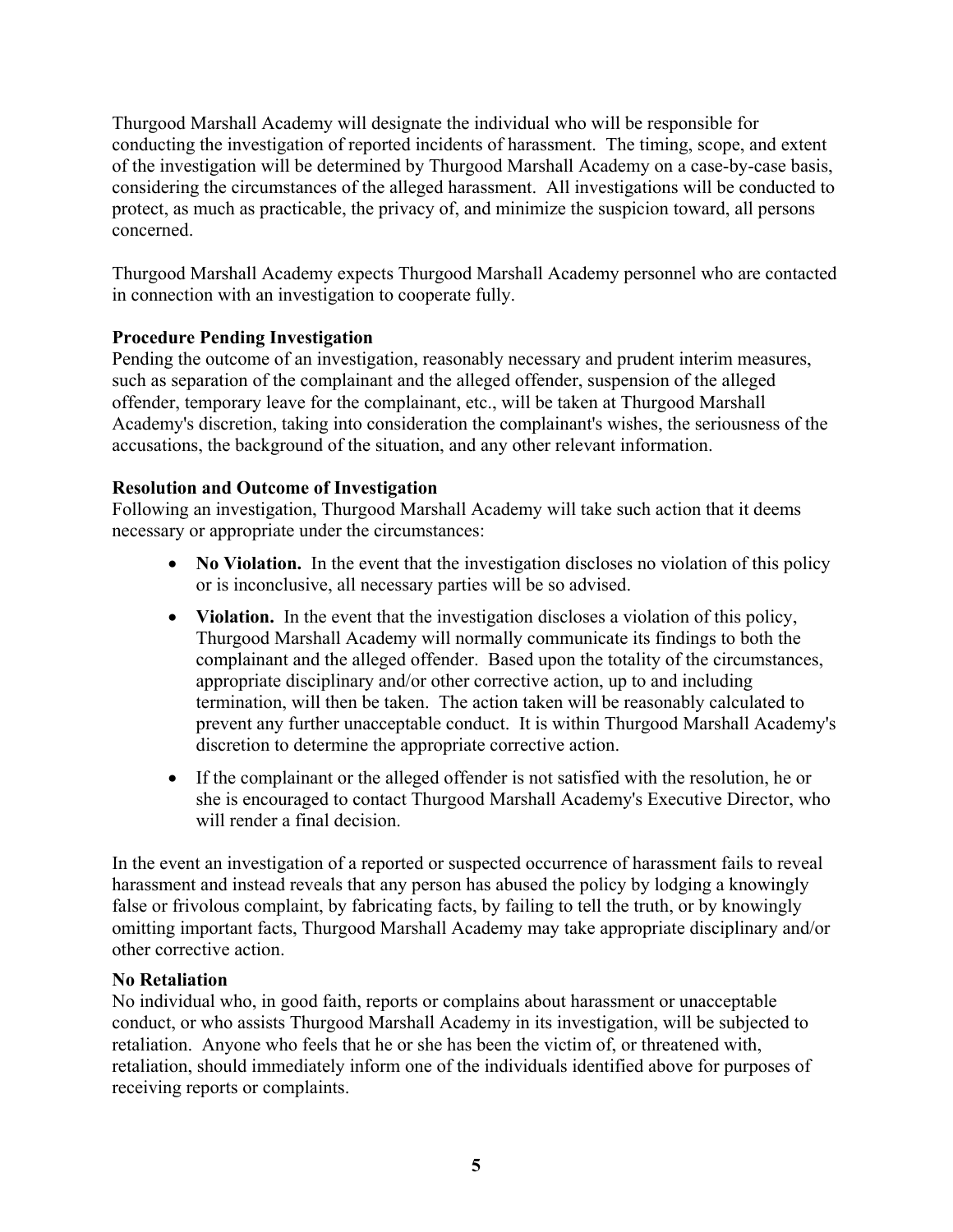# **EQUAL OPPORTUNITY IN HIRING & EMPLOYMENT—NONDISCRIMINATION POLICY**

In accordance with Title VI of the Civil Rights Act of 1964 ("Title VI"), Title IX of the Education Amendments of 1972 ("Title IX"), Section 504 of the Rehabilitation Act of 1973 ("Section 504"), Title II of the Americans with Disabilities Act of 1990 ("ADA"), and the Age Discrimination Act of 1975 ("The Age Act"), and applicable District of Columbia laws and regulations applicants for admission and employment, students, parents, employees, sources of referral of applicants for admission and employment, and all unions or professional organizations holding collective bargaining or professional agreements with Thurgood Marshall Academy are hereby notified that Thurgood Marshall Academy does not discriminate on the basis of race, color, national origin, sex, age, religion, marital status, personal appearance, sexual orientation, gender identity or expression, familial status, family responsibilities, matriculation, political affiliation, genetic information, source of income, disability, or veteran status in admission or access to, or treatment or employment in, its programs and activities. The School provides equal access to designated youth groups (e.g., when applicable, the Boy Scouts).

Students, parents and/or guardians having inquiries concerning Thurgood Marshall Academy's compliance with Section 504, ADA, Title VI, Title IX, and/or the Age Act as they apply to students or who wish to file a complaint regarding such compliance should contact:

Director of Special Education Thurgood Marshall Academy 2427 MLK Jr. Ave SE Washington, DC 20020

who has been designated by Thurgood Marshall Academy to coordinate its efforts to comply with the regulations implementing Section 504, ADA, Title VI, Title IX, and the Age Act as they relate to students.

For inquiries or to file a complaint regarding Thurgood Marshall Academy's compliance with ADA, Section 504, Title VI, Title IX, and/or the Age Act as they relate to employees or third parties, contact:

COO Thurgood Marshall Academy 2427 MLK Jr. Ave SE Washington, DC 20020

who has been designated by Thurgood Marshall Academy to coordinate its efforts to comply with the regulations implementing Section 504, ADA, Title VI, Title IX, and the Age Act as they relate to employees or third parties.

Consult also the Grievance Procedures, which appears in the *Personnel Policy Manual* or may be obtained by request through the individuals identified above.

Under this policy, Thurgood Marshall Academy is an Equal Opportunity Employer, and is committed to providing equal employment opportunity in recruitment, hiring, training and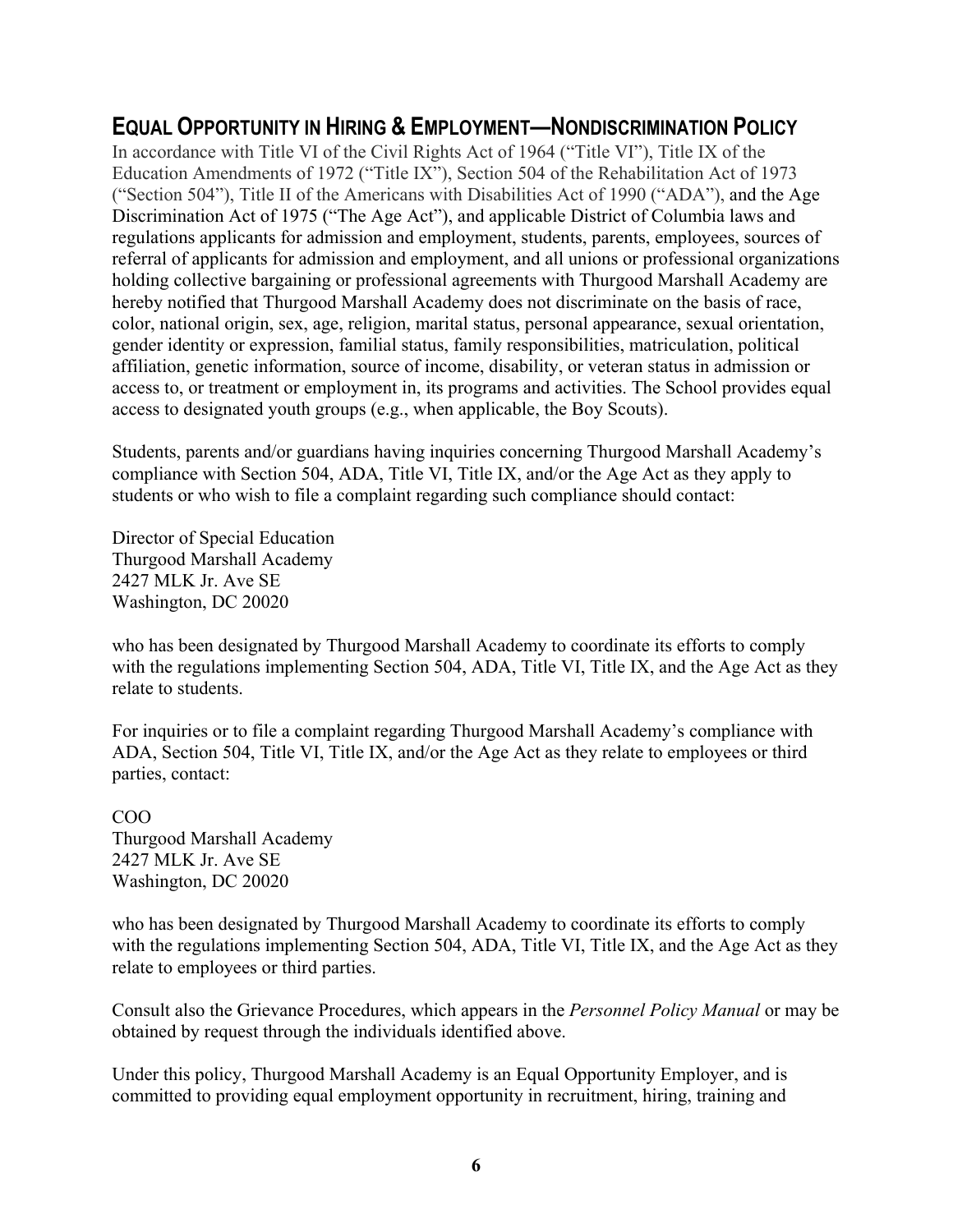development, promotion, termination, compensation, benefits, and all other terms, conditions, and privileges of employment as required by applicable law.

Thurgood Marshall Academy also requires our employees to abide by applicable federal and state nondiscrimination laws in their dealings with all members of the Thurgood Marshall Academy community—including visitors, vendors, and suppliers.

#### **Reasonable Accommodations**

As stated in the Nondiscrimination Policy, above, it is the policy of Thurgood Marshall Academy to comply with all laws concerning the employment of persons with disabilities, including the Americans with Disabilities Act, as amended, the DC Human Rights Act, and the DC Protecting Pregnant Workers Fairness Act. Thurgood Marshall Academy will not discriminate against qualified individuals with physical or mental disabilities in regard to application procedures, hiring, advancement, discharge, compensation, training, or other terms, conditions and privileges of employment.

An individual requesting a reasonable accommodation to a disability, including known limitations relating to pregnancy, childbirth, a related medical condition or breastfeeding, should present the request to the Executive Director, who will engage in an interactive process with the applicant or employee to identify an appropriate reasonable accommodation. Thurgood Marshall Academy may require medical documentation certifying the disability and the related limitations. If a reasonable accommodation can be made that will enable the applicant or employee to perform the essential functions of the job without undue hardship to the school, Thurgood Marshall Academy will provide that accommodation. If more than one such accommodation is available, Thurgood Marshall Academy will determine which accommodation will be offered.

Thurgood Marshall Academy also recognizes the importance of individually held religious beliefs to persons within its workforce. Thurgood Marshall Academy will reasonably accommodate an employee's religious beliefs in terms of workplace attire unless the accommodation creates an undue hardship. Those requesting a workplace attire accommodation based on religious beliefs should be referred to the Executive Director.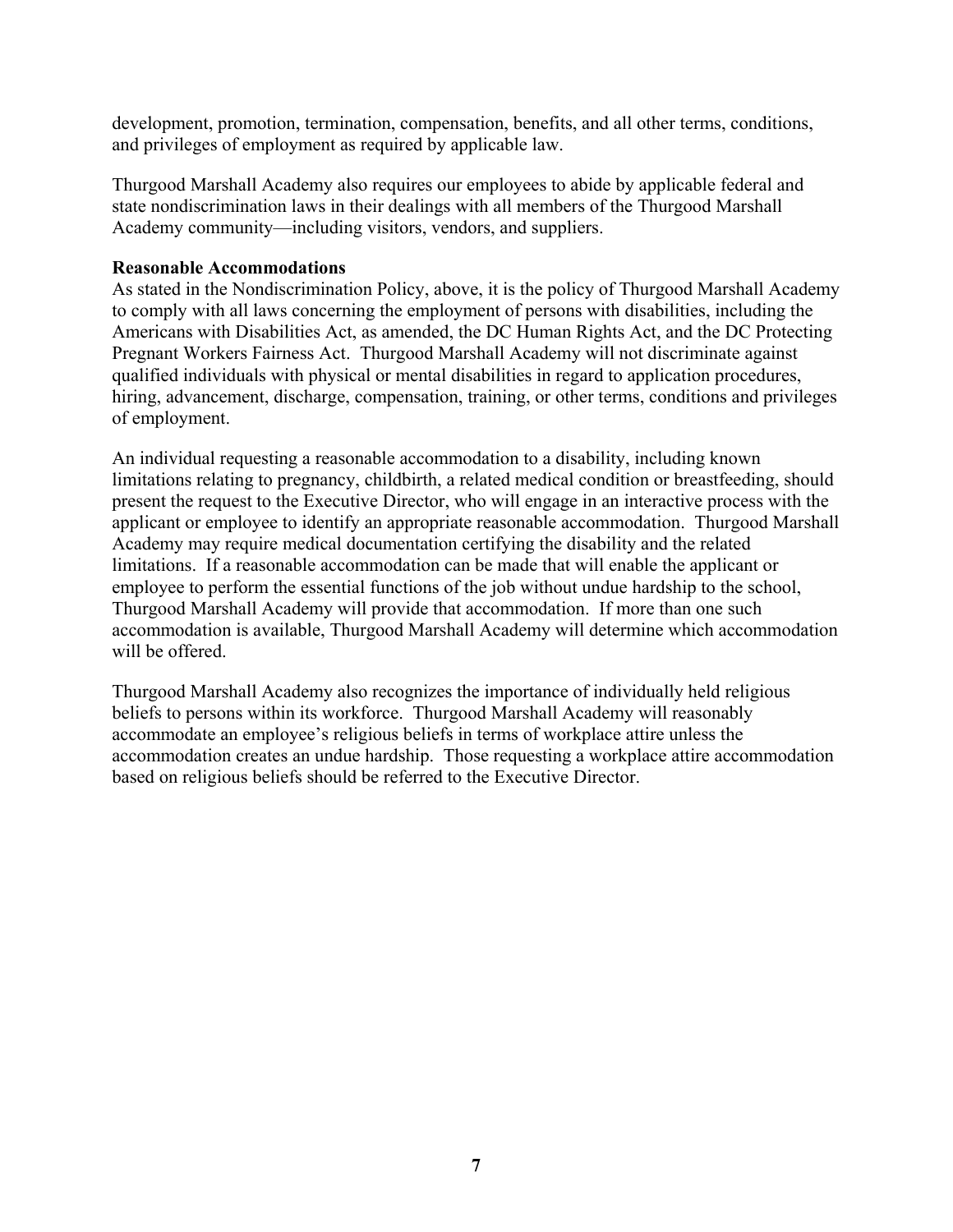# **DRUG-FREE WORKPLACE–DRUG AND ALCOHOL POLICY Statement of Policy**

It is the policy of Thurgood Marshall Academy to create and maintain a drug- and alcohol-free environment in the workplace, as required by the Drug-free Workplace Act of 1988. The abuse of alcohol or controlled substances (including the misuse or abuse of prescription drugs) or the use of illegal drugs, including but not limited to marijuana, cocaine, heroin, morphine, synthetic marijuana, cannabis, barbiturates, or amphetamines is inconsistent with the professional and responsible behavior we expect of employees, subjects all employees and visitors to unacceptable safety risks and undermines Thurgood Marshall Academy's ability to operate effectively and efficiently.

*It is important to note that federal law and School policy continue to treat marijuana and cannabis as illegal and prohibited despite changes in some state laws.* Federal laws that prohibit any use of marijuana and other cannabis products, including medical use, have not changed and take precedence over laws in States that have chosen to legalize either medical or recreational use of marijuana or other cannabis products. In addition, Thurgood Marshall Academy receives federal funding and, as such, must abide by additional regulations requiring that recipients prohibit use or possession of drugs in the workplace. Finally, note that if an illegal drug is legalized even at the federal level and even for medical use, the School will still continue to prohibit its use or possession at work—or reporting to work under its influence—as is the case with alcohol.

Therefore, the employees of Thurgood Marshall Academy are strictly prohibited from engaging in the unlawful manufacture, distribution, dispensation, possession, or use of controlled substances or illegal drugs, as defined above, on Thurgood Marshall Academy's premises or while conducting Thurgood Marshall Academy business off Thurgood Marshall Academy's premises.

Such conduct and/or use of illegal drugs or controlled substances is also prohibited during nonworking time to the extent that it, in the opinion of the management of Thurgood Marshall Academy (1) impairs the employee's ability to perform his or her job; (2) affects Thurgood Marshall Academy's reputation or threatens its integrity; and (3) jeopardizes the employee and/or others in the workplace. Reporting to work while under the influence of illegal drugs, controlled substances, or alcohol is prohibited.

Employees who are convicted of offenses involving controlled substances or alcohol (including DUI) in the workplace must inform the Executive Director within five (5) days of the conviction or plea.

Employees who violate any aspect of this policy are subject to disciplinary action, up to and including immediate termination from Thurgood Marshall Academy.

An employee who is undergoing medical treatment with any controlled substance that may impair his/her physical or mental ability, even if a licensed physician has legally prescribed it, is strongly advised to report such treatment to her or his immediate supervisor so that an appropriate response can be made in the event of a reaction or emergency.Thurgood Marshall Academy will determine whether the employee constitutes a direct threat to himself/herself or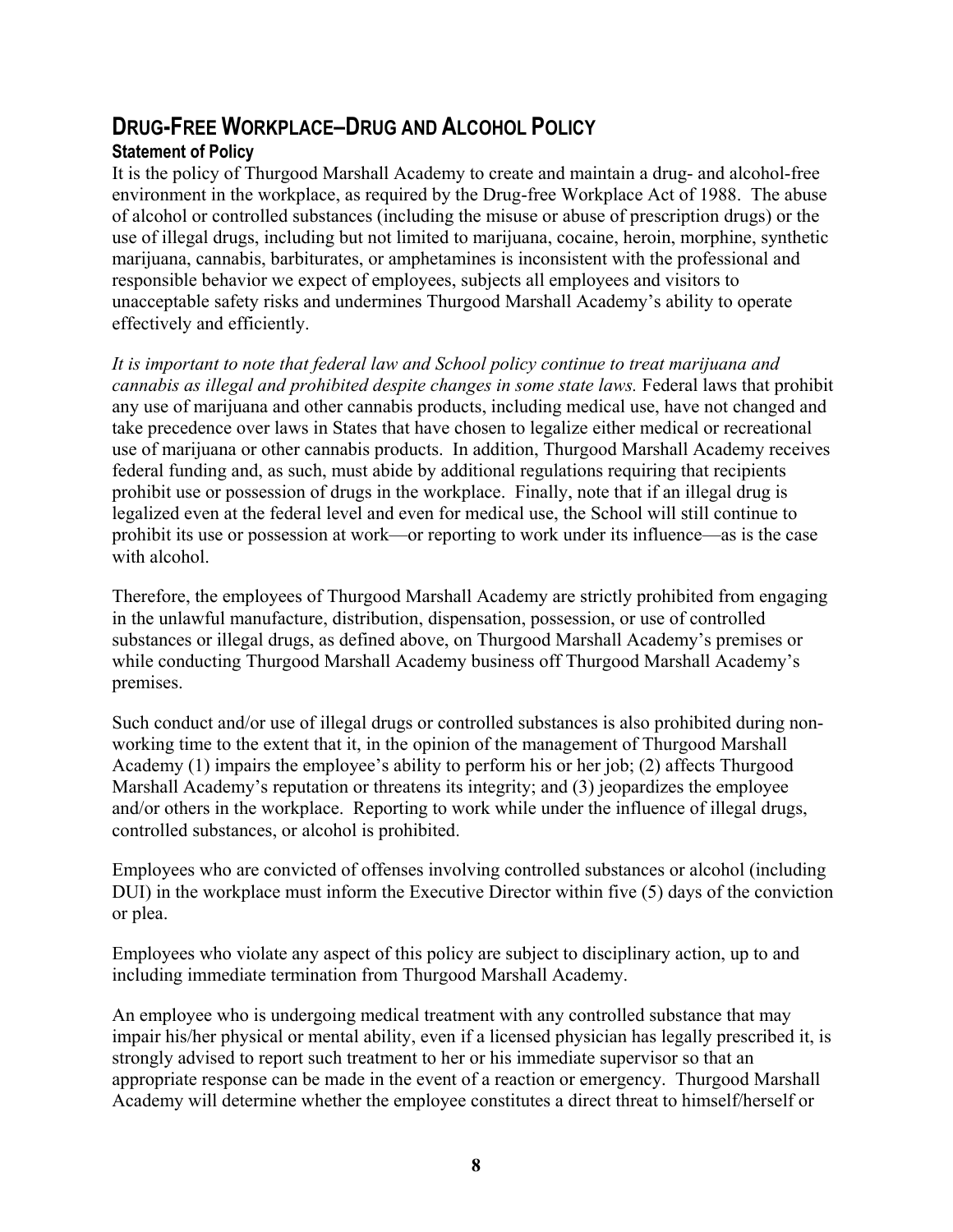others. If so, as permitted by applicable laws, the employee shall not be permitted to work while undergoing such treatment.

#### **Policy Violations**

For any violation of this Drug and Alcohol Policy (including, without limitation, the unlawful manufacture, distribution, dispensation, possession, use or misuse of illegal drugs, alcohol, or controlled substances on Thurgood Marshall Academy's premises or while on Thurgood Marshall Academy business), Thurgood Marshall Academy, in its sole discretion, may subject the offending employee to disciplinary action up to and including immediate termination of employment.

### **Tobacco-&-Smoke Free Workplace**

Thurgood Marshall Academy is a non-smoking facility and all forms of tobacco and smoking products are prohibited for all employees, students, visitors, contractors, and other occupants. This policy prohibits all forms of tobacco and smoking products, including but not limited to cigarettes, cigars, e-cigarettes, smokeless tobacco (chew), marijuana, and any other smoke or smoke-free tobacco product. Use of tobacco and similar products is not allowed anywhere in the buildings or the grounds, or by chaperones, guests, and others attending Thurgood Marshall Academy-sponsored events on or off campus. This is policy is intended to comply with applicable District of Columbia and federal laws. Failure to abide by the policy may result in disciplinary action up to and including termination.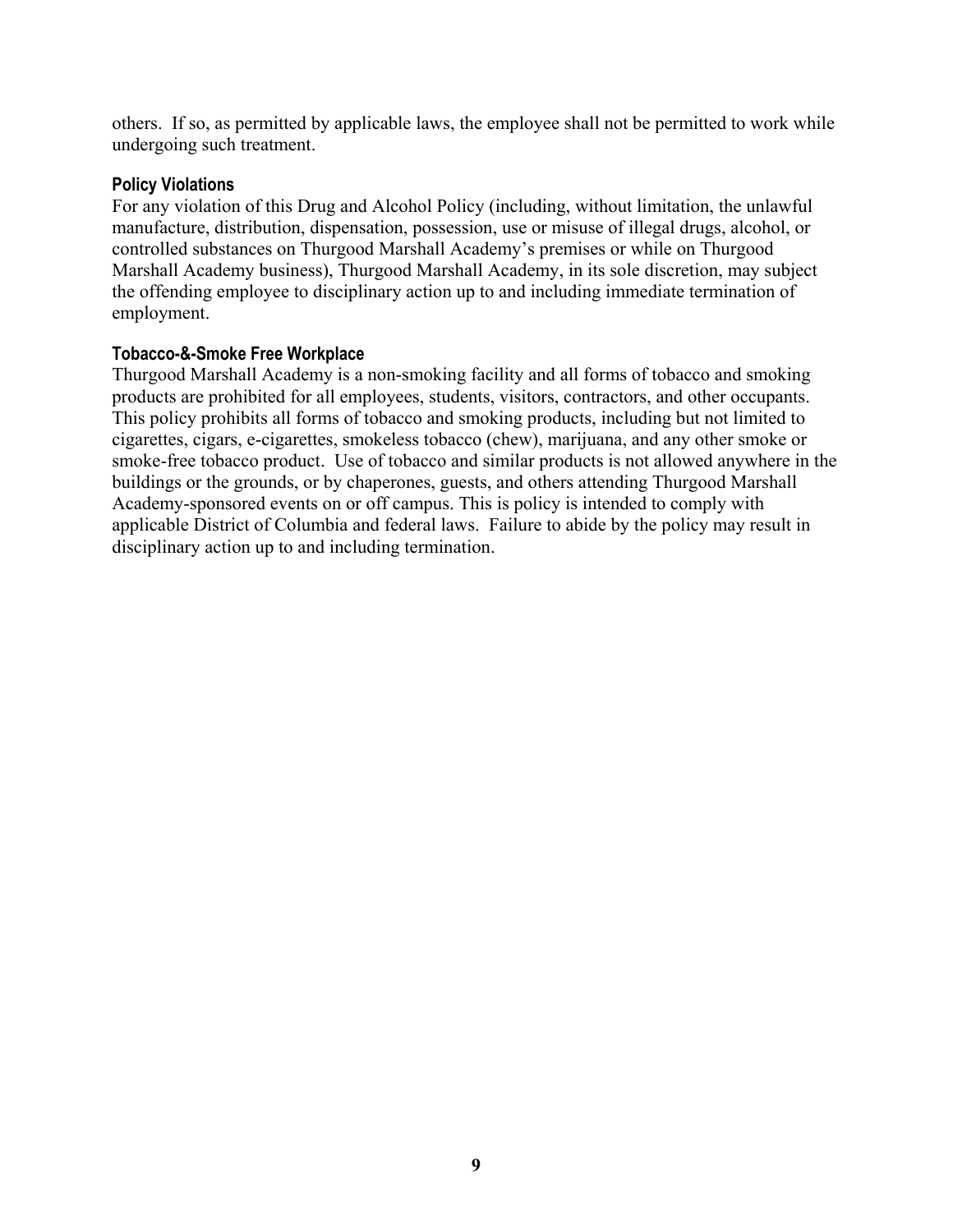# **STAFF COMPLAINT RESOLUTION PROCESS—GRIEVANCE PROCEDURE**

## **Complaint Process—General**

Thurgood Marshall Academy takes measures to maintain a harmonious environment as set forth in the "Work Environment" section of the handbook. **Thurgood Marshall Academy expressly prohibits any form of unlawful employee harassment, retaliation, discrimination, or inharmonious behavior as covered by the policies set forth in this manual and the Personnel Policy Manual.** It is incumbent upon every employee to abide by such environmental policies. Any employee who feels that the conduct of management or another employee is inappropriate or not in compliance with set policies is obligated to report their complaint in writing to their immediate supervisor. If the complaint is against the immediate supervisor, the employee should share their concerns with the next level of management. If the complaint entails discrimination or violation of laws protecting against discrimination, see "Notice of Procedural Safeguards" and "504 Grievance Procedure," below.

All complaint reports will be thoroughly addressed by management and be subject to the determination of timing, scope, and extent by Thurgood Marshall Academy management on a case-by-case basis considering the nature of the complaint. In order to reach a fair resolution, all involved parties of the complaint will be requested to provide their interpretation of the complaint.

## **Complaint Resolution Process—General**

Except when otherwise indicated in the "Notice of Procedural Safeguards" and "504 Grievance Procedures" sections, below, Thurgood Marshall Academy follows the complaint resolution process described in this section. Following an investigation, Thurgood Marshall Academy will take such action that it deems necessary to reach a resolution:

- No Violation. In the event that the investigation discloses no violation of policy or is inconclusive, all parties deemed necessary by Thurgood Marshall Academy, including the complainant and the alleged offender, will be so advised.
- Violation. In the event that the investigation discloses a violation of policy, Thurgood Marshall Academy will normally communicate its findings to both the complainant and the alleged offender. Based upon the totality of the circumstances, appropriate disciplinary and/or other corrective action, up to and including termination, will then be taken. The action taken will be reasonably calculated to prevent any further unacceptable conduct. It is within Thurgood Marshall Academy's discretion to determine the appropriate corrective action. While Thurgood Marshall Academy may choose to inform the complainant about the outcome of its investigation, the school is under no obligation to inform the complainant about any disciplinary action taken.

If the complainant or alleged offender is not satisfied with the resolution, he or she is encouraged to contact Thurgood Marshall Academy's Executive Director, who will render a final decision.

In the event an investigation of a complaint fails to reveal a violation of policy and instead reveals that any person, including the complainant, has abused the policy by lodging a knowingly false or frivolous complaint by fabricating facts, by failing to tell the truth, or by knowingly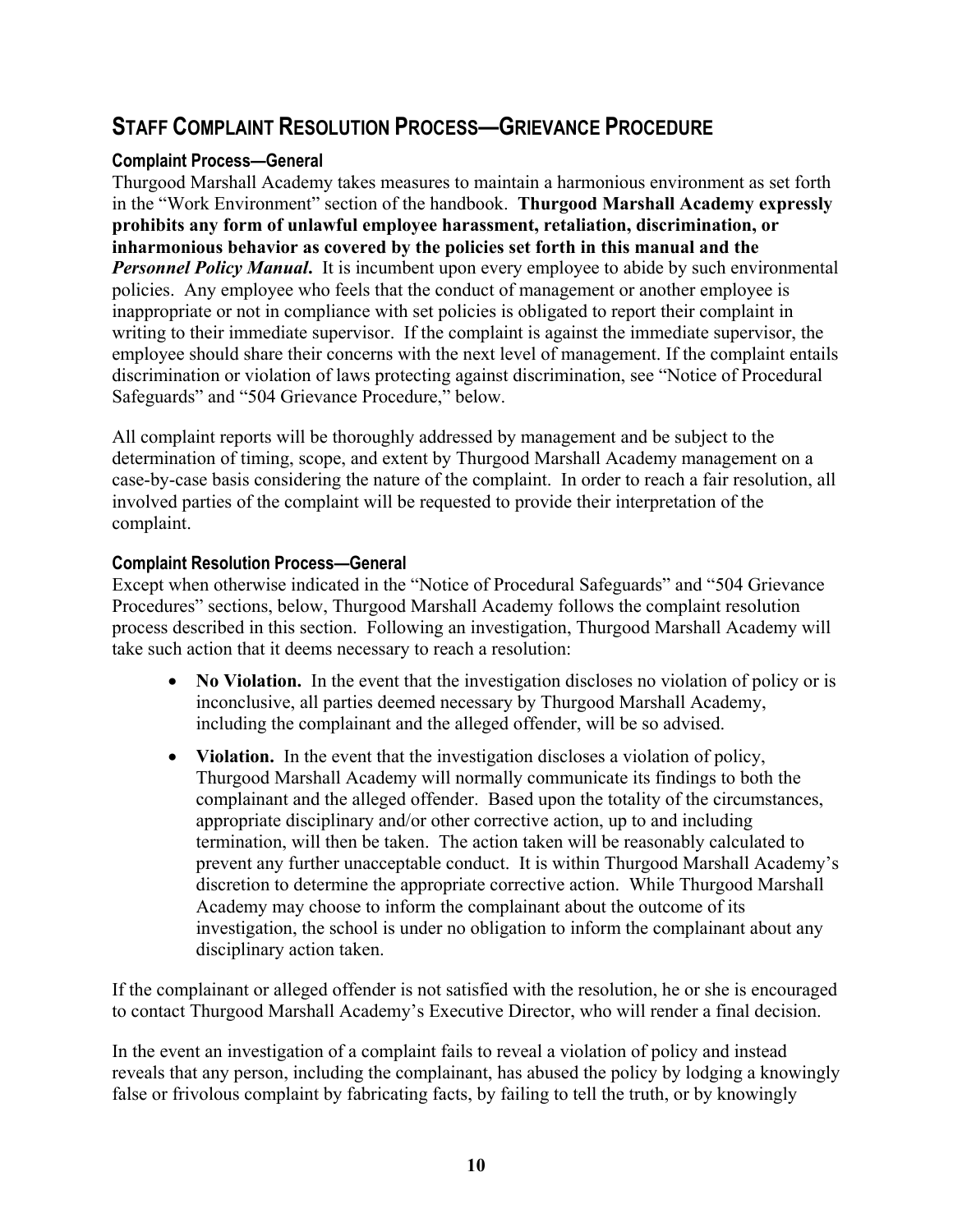omitting important facts, Thurgood Marshall Academy may take appropriate disciplinary and/or other corrective action.

#### **Notice of Procedural Safeguards**

Any person who believes that Thurgood Marshall Academy has engaged in discrimination and/or harassment on the basis of race, color, national origin, sex, age, religion, marital status, personal appearance, sexual orientation, gender identity or expression, familial status, family responsibilities, matriculation, political affiliation, genetic information, source of income, disability, veteran status, or otherwise may submit a complaint pursuant to Thurgood Marshall Academy's Grievance Procedures. A copy of the grievance procedures can be obtained by request through:

Elena Roberts, Director of Special Education Thurgood Marshall Academy 2427 MLK Jr. Ave SE Washington, DC 20020 (202) 563-6862

#### **Notice of Grievance Procedures for Employees**

Any employee who believes that Thurgood Marshall Academy has engaged in discrimination and/or harassment on the basis of race, color, national origin, sex, age, religion, marital status, personal appearance, sexual orientation, gender identity or expression, familial status, family responsibilities, matriculation, political affiliation, genetic information, source of income, disability, or veteran status, or otherwise may submit a complaint pursuant to Thurgood Marshall Academy's Grievance Procedures. A copy of the grievance procedures can be obtained by request through:

David Schlossman, COO Thurgood Marshall Academy 2427 MLK Jr. Ave SE Washington, DC 20020 (202) 563-6862

### **Title IX**

The Chief Operating Officer—David Schlossman, whose contact information appears immediately above—serves as the Primary Contact for Title IX matters. Contact the COO to reach additional contacts, particularly the Special Education Title IX contact and the Athletics Coordinator.

### **504 Grievance Procedures**

Any person who believes that Thurgood Marshall Academy has violated the regulations of Section 504 of the Rehabilitation Act of 1973, the Americans with Disabilities Act, Title VI, Title IX, and/or the Age Act may submit a complaint to the designated individuals below.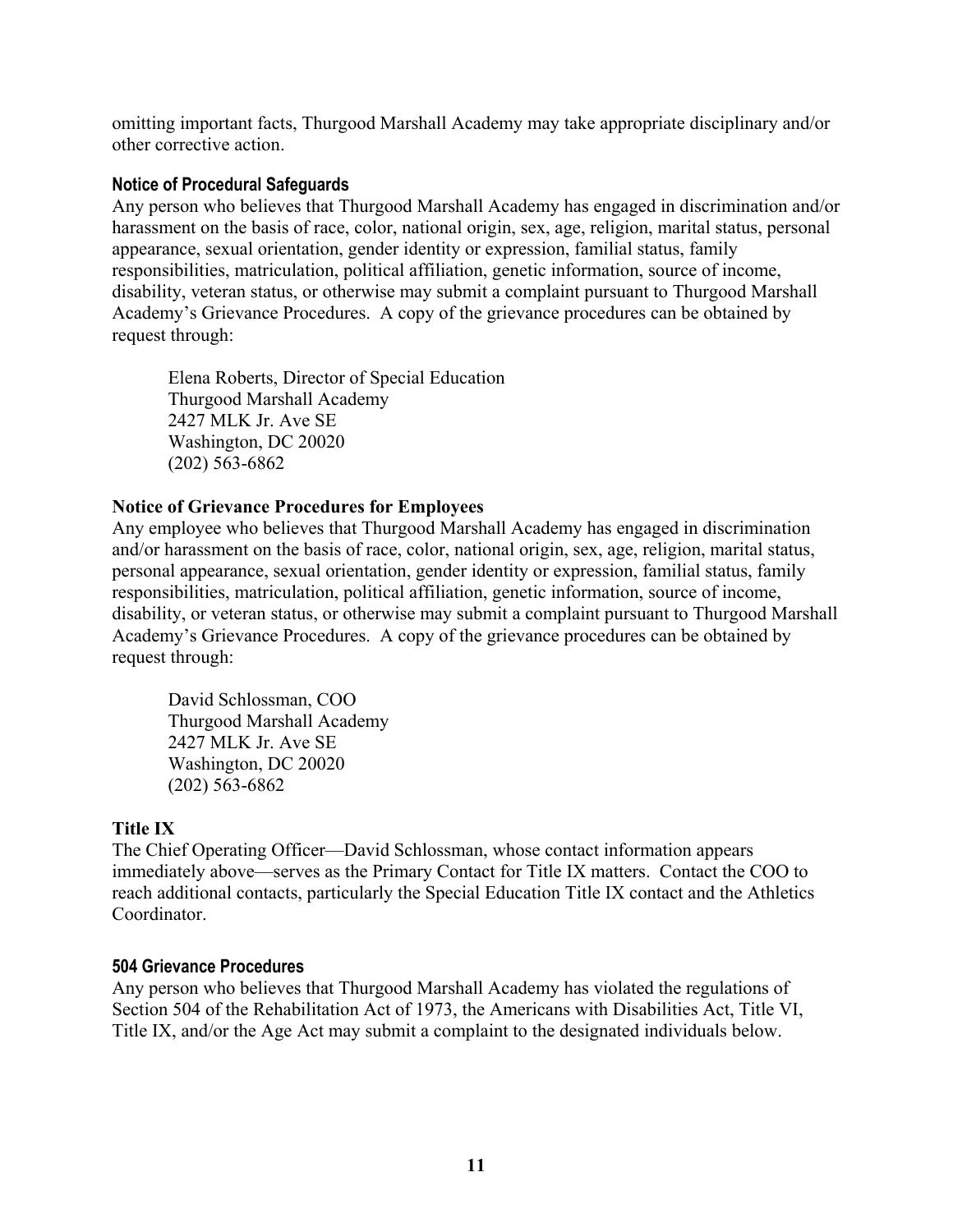Complaints involving students who attend Thurgood Marshall Academy may be submitted to:

Elena Roberts, Director of Special Education Thurgood Marshall Academy 2427 MLK Jr. Ave SE Washington, DC 20020 (202)563-6862

Complaints involving employees of Thurgood Marshall Academy may be submitted to:

David Schlossman, COO Thurgood Marshall Academy 2427 MLK Jr. Ave SE Washington, DC 20020 (202)563-6862

The grievance procedures outlined below establish how complaints will be investigated and resolved. These grievance procedures are intended to provide for a prompt and equitable resolution of complaints. These grievance procedures may be used by employees, students, parents, or third parties. These grievance procedures do not bar individuals from filing claims in other forums to the extent permitted by state or federal law.

Thurgood Marshall Academy encourages individuals to discuss their concerns with appropriate school officials before resorting to a formal complaint. However, individuals are not required to do so before filing a formal complaint.

Thurgood Marshall Academy prohibits retaliation against individuals who file a complaint or participate in a complaint investigation.

A formal complaint may be filed by following the steps outlined below:

#### **Step 1**

Within 90 days of the alleged discrimination or harassment, written notice of the complaint must be filed with the individual designated above. Complainants may use the complaint form attached to the grievance procedure. The written notice must include the nature of the complaint, the date(s) of the occurrence, the desired result, and must be signed and dated by the person making the complaint.

Upon receipt of the written notice of the complaint, the designated individual to whom the complaint was submitted will immediately initiate an adequate, reliable and impartial investigation of the complaint. Each investigation will include, as necessary, interviewing witnesses, obtaining documents and allowing parties to present evidence.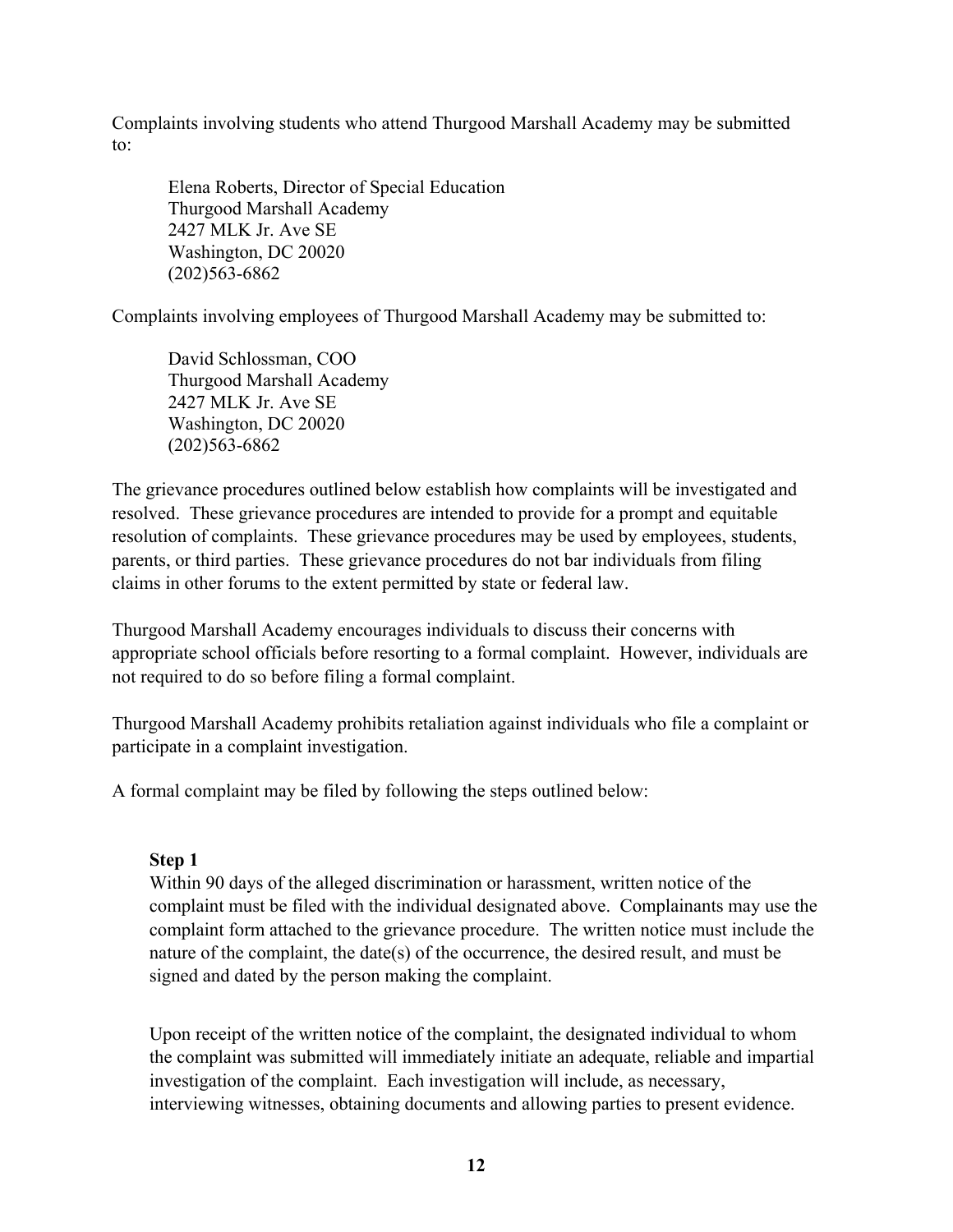All documentation related to the investigation will remain confidential.

Within thirty (30) business days of receiving the written notice of the complaint, the individual investigating the complaint will respond in writing to the complainant. The response will summarize the course and outcome of the investigation, and identify an appropriate resolution. If, as a result of the investigation, it is determined that discrimination or harassment have occurred, appropriate corrective and remedial action will be taken.

## **Step 2**

If the complainant wishes to appeal the decision from Step 1, he/she may submit a signed statement of appeal to the Executive Director within ten (10) business days after receipt of the response. The Executive Director will review all relevant information and meet with the parties involved, as necessary. Within twenty-one (21) business days of receiving the statement of appeal, the Executive Director will respond in writing to the complainant summarizing the outcome of the appeal and any corrective or remedial action to be taken.

# **Step 3**

If the complainant is not satisfied with the decision of the Executive Director he/she may appeal through a signed written statement to the school Board of Trustees within ten (10) business days of the receipt of the Executive Director's response. In an attempt to resolve the grievance, the Board shall review all relevant information and meet with the concerned parties and their representatives within thirty (30) days of the receipt of such an appeal. A copy of the Board's disposition of the appeal shall be sent to each concerned party within fifteen (15) business days of this meeting.

Grievants can contact the Thurgood Marshall Academy Board of Trustees via Board Chair Jonathan Stoel at 202-637-5600.

Grievants also have the right to file a complaint with the Office for Civil Rights by: (1) mailing the complaint to Director, District of Columbia Office, Office for Civil Rights (OCR), U.S. Department of Education, 400 Maryland Avenue, SW, Washington, D.C. 20202-1475; (2) faxing it to (202) 453-6021; or (3) filing it electronically at: www.ed.gov/ocr/complaintprocess.html.

For more information, you can contact OCR at (202) 453-6020 (voice), (877) 521-2172 (TDD), or ocr.dc@ed.gov.

### **Notice of Procedural Safeguards and Grievance Procedures for Parents and Students**

Thurgood Marshall Academy places a high value on the input of family and guardians and encourages parents to offer feedback on any aspect of the school program. If you become aware of a parent/guardian who has a grievance, you are expected to contact the appropriate school staff to address the concern. Note that parents who feel their complaint, whether administrative or programmatic, is not properly addressed at the school level may consider submitting a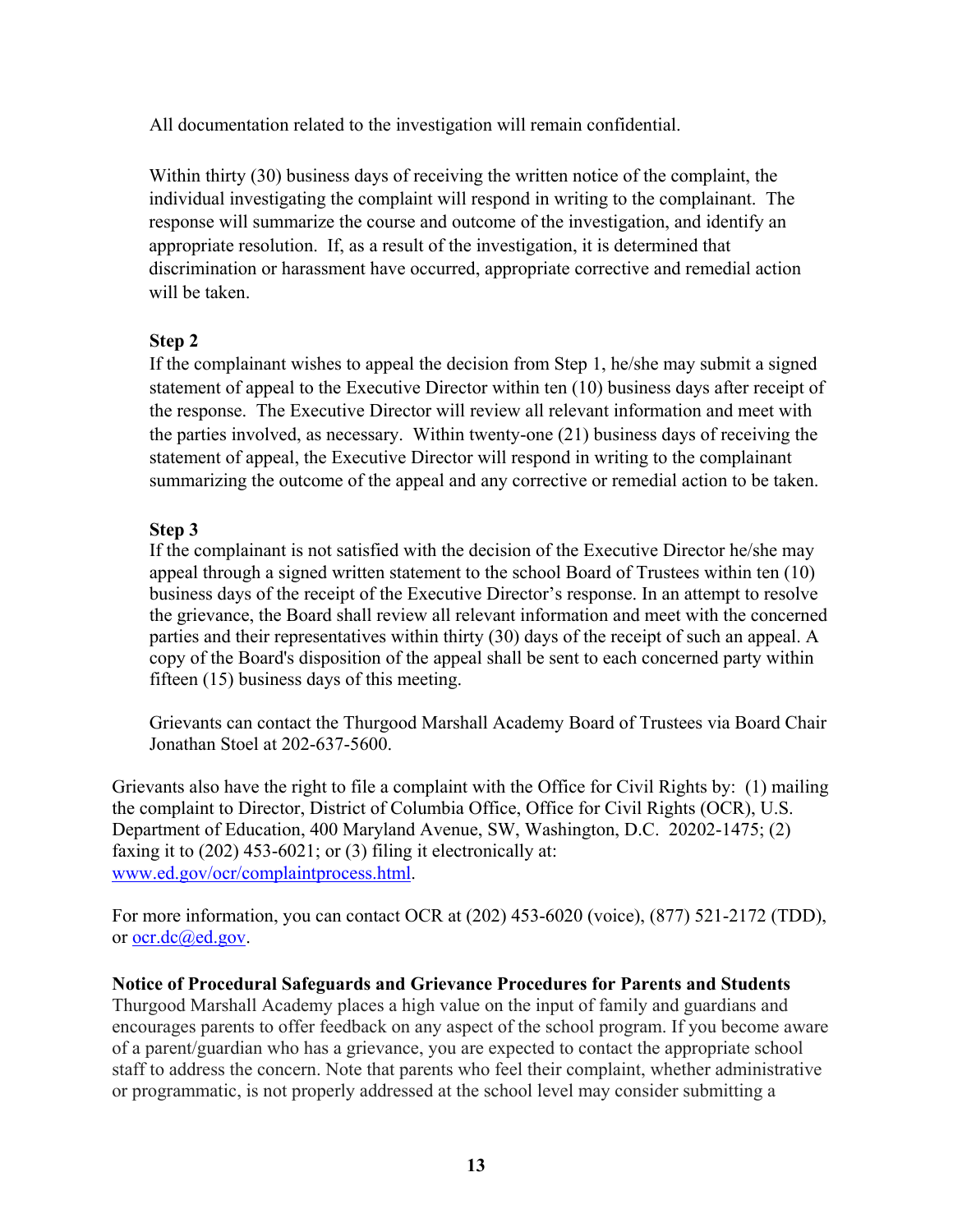complaint via the Office of the State Superintendent of Education. Parents are informed that information about how to submit a complaint can be found at: https://osse.dc.gov/sites/default/files/dc/sites/osse/publication/attachments/ESEA%20Complaint %20Procedure.pdf.

Parents and guardians who want to learn more about their rights under Section 504 of the Rehabilitation Act can obtain a copy of their procedural safeguards from the Section 504 Coordinator:

Elena Roberts, Director of Special Education Thurgood Marshall Academy 2427 MLK Jr. Ave SE Washington, DC 20020 (202)563-6862

Any person who believes that Thurgood Marshall Academy has engaged in discrimination and/or harassment on the basis of race, color, national origin, sex, age, religion, marital status, personal appearance, sexual orientation, gender identity or expression, familial status, family responsibilities, matriculation, political affiliation, genetic information, source of income, disability, veteran status, or otherwise may submit a complaint pursuant to Thurgood Marshall Academy's Grievance Procedures. A copy of the grievance procedures can be obtained by request through:

Elena Roberts, Director of Special Education Thurgood Marshall Academy 2427 MLK Jr. Ave SE Washington, DC 20020 (202)563-6862

#### **Notice of Grievance Procedures for Employees**

Any employee who believes that Thurgood Marshall has engaged in discrimination and/or harassment on the basis of race, color, national origin, sex, age, religion, marital status, personal appearance, sexual orientation, gender identity or expression, family responsibilities, matriculation, political affiliation, genetic information disability or otherwise may submit a complaint pursuant to Thurgood Marshall Academy's Grievance Procedures. A copy of the grievance procedures can be obtained by request through:

David Schlossman, COO Thurgood Marshall Academy 2427 MLK Jr. Ave SE Washington, DC 20020 (202)563-6862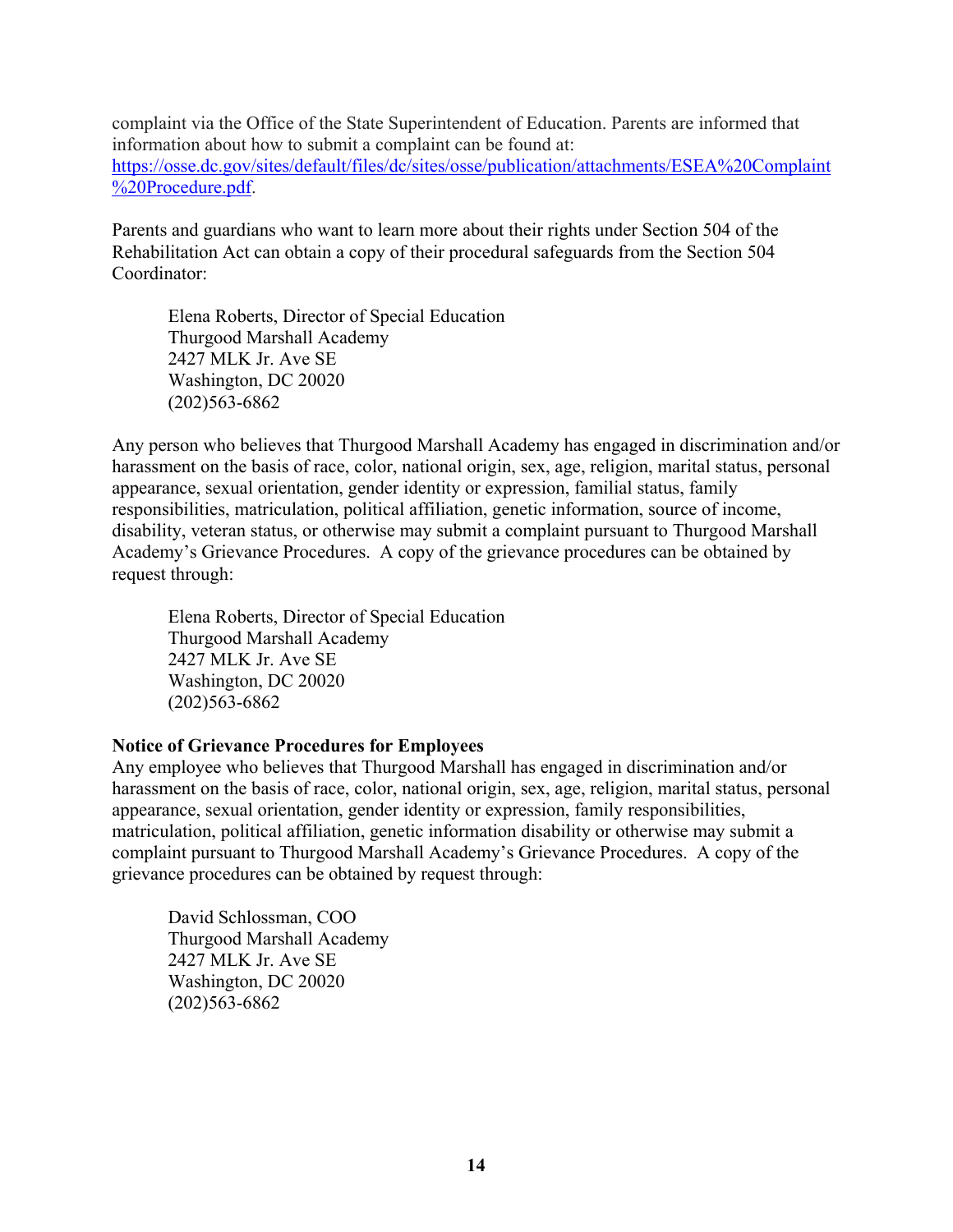#### **Section 504 - Notice of Parental Rights \***

This is a notice of your rights under Section 504. These rights are designed to keep you fully informed about the school's decisions about your child and to inform you of your rights if you disagree with any of those decisions.

If your child is in the process of being considered for Section 504 eligibility or has been identified for Section 504 accommodations/services, you may have the right to the following:

- Have your child participate in and benefit from the school's education program without discrimination based on disability.
- Receive notice with respect to any action taken regarding the identification, evaluation, or placement of your child.
- Refuse consent for the initial evaluation and initial placement of your child.
- Have your child receive a free appropriate public education. This includes your child's right to be educated with non-disabled students to the maximum extent appropriate. It also includes the right to have the school provide related aids and services to allow your child an equal opportunity to participate in school activities.
- Have your child educated in facilities and receive services comparable to those provided to non-disabled students.
- Have evaluation, educational, and placement decisions for your child based upon information from a variety of sources, by a group of persons who know your child, your child's evaluation data, and placement options.
- Have your child be provided an equal opportunity to participate in non-academic and extracurricular activities offered by the school.
- Have educational and related aids and services provided to your child without cost except for those fees imposed on the parents/guardians of non-disabled children.
- Examine your child's education records and obtain a copy of such records at a reasonable cost unless the fee would effectively deny you access to the records.
- A response to your reasonable requests for explanations and interpretations of your child's education records.
- Request the school to amend your child's education records if you believe that they are inaccurate, misleading, or otherwise in violation of the privacy rights of your child. If the school refuses this request, you have the right to challenge such refusal.
- Request mediation or an impartial due process hearing to challenge actions regarding your child's identification, evaluation, or placement. You and your child may take part in the hearing and have an attorney represent you. Hearing requests can be made pursuant to the school's grievance procedure.
- File a local grievance or a complaint with the District of Columbia Office for Civil Rights within the U.S. Department of Education. The regional office is located at 400 Maryland Avenue, SW, Washington, DC 20202 and can be reached at 202-453-6020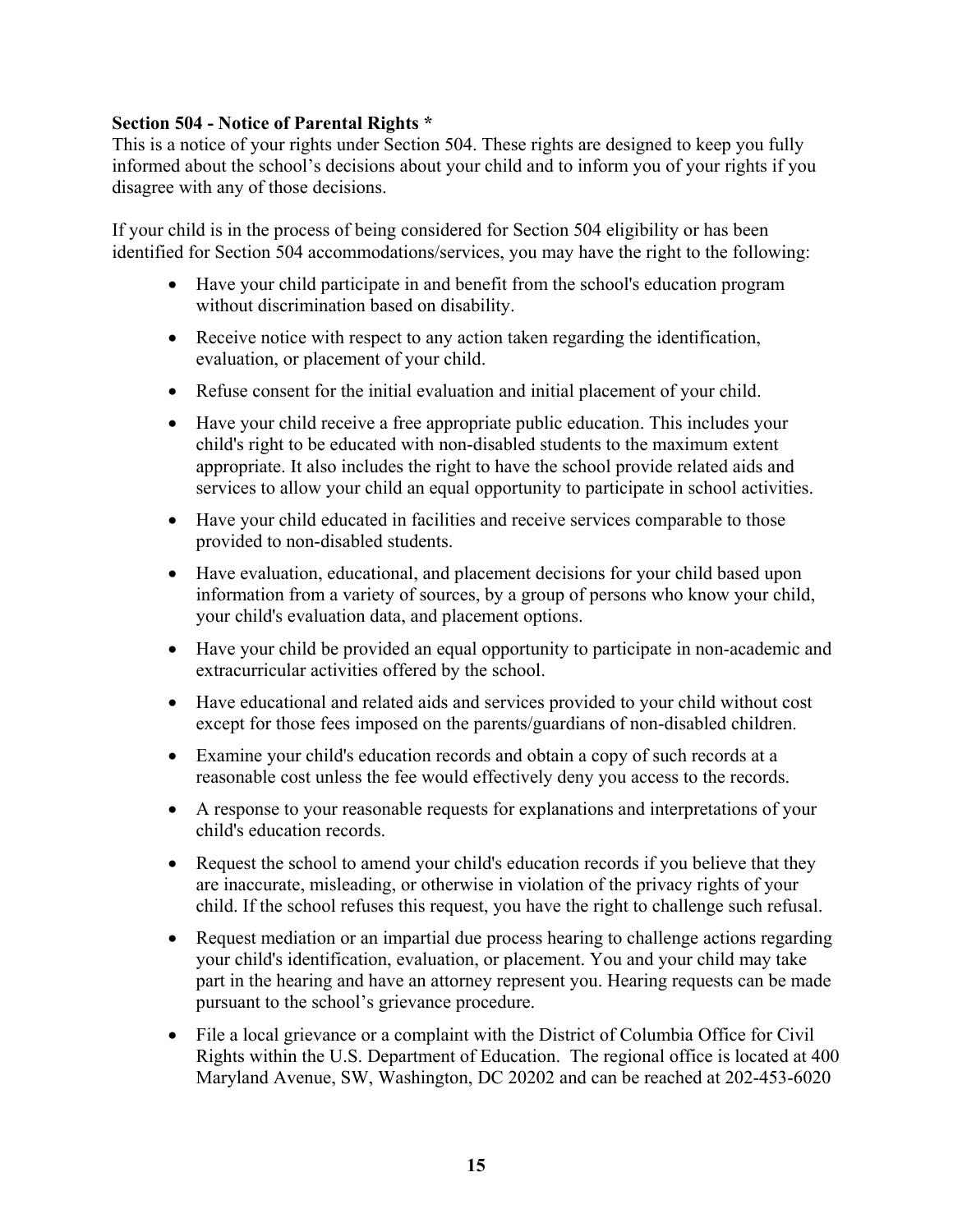(phone), 202-453-6021 (fax),  $OCR.DC@ed.gov$  (email), and http://www2.ed.gov/about/offices/list/ocr.

The Section 504 Coordinator for Thurgood Marshall Academy who is responsible for Section 504 compliance is:

Elena Roberts, Director of Special Education Thurgood Marshall Academy 2427 MLK Jr. Ave SE Washington, DC 20020 (202)563-6862

\* The "Notice of Parental Rights" applies to guardians of students rather than employees but is included in the *Personnel Policy Manual* in order to provide the complete 504 Grievance Procedures.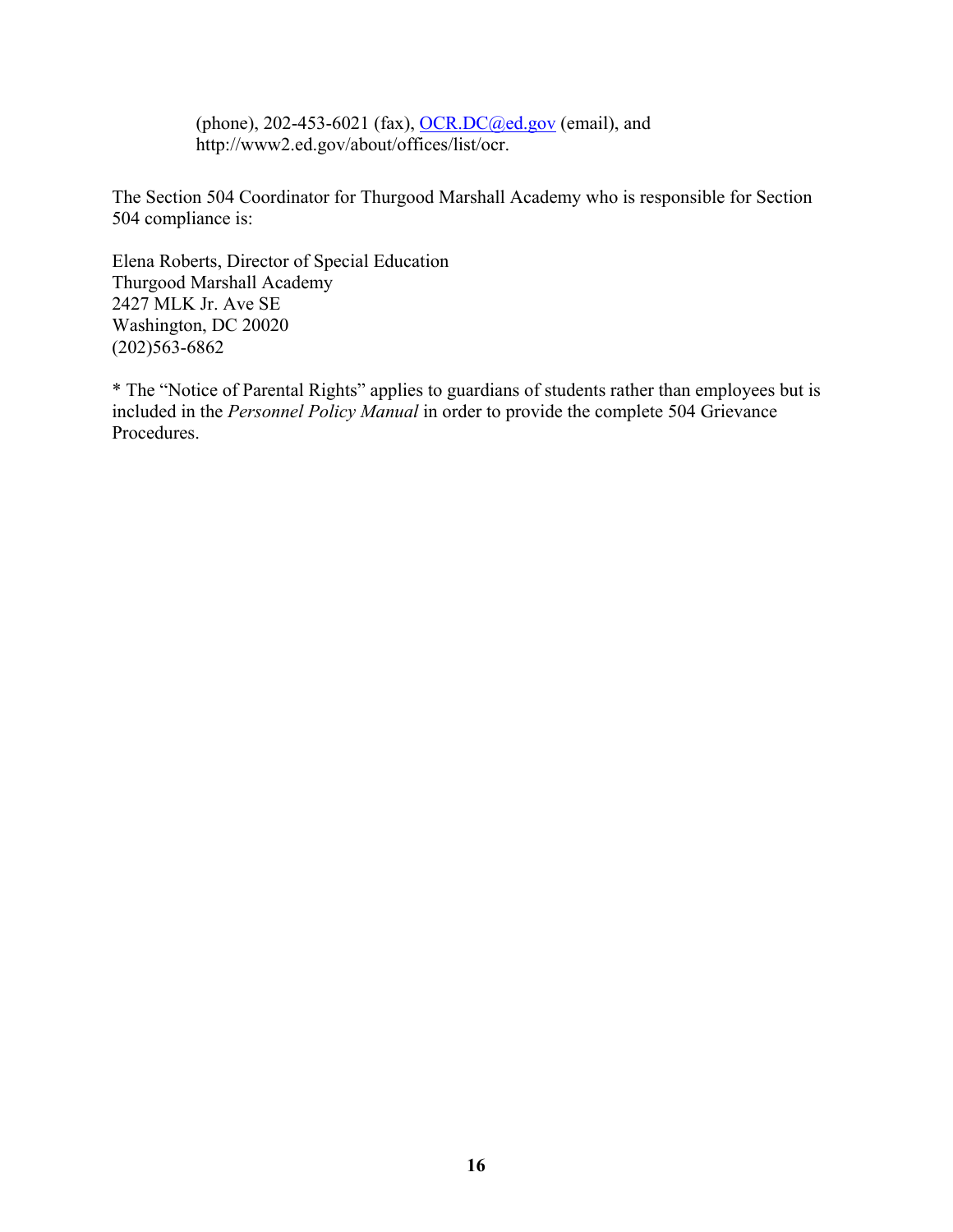# DISCRIMINATION/HARASSMENT COMPLAINT FORM

| Date:                                                                                                                                                                    |  |
|--------------------------------------------------------------------------------------------------------------------------------------------------------------------------|--|
| Name of Person on Whose Behalf Complaint is Being Brought: _____________________<br>Name of Person Bringing Complaint:                                                   |  |
| Relationship/Title:                                                                                                                                                      |  |
|                                                                                                                                                                          |  |
|                                                                                                                                                                          |  |
| Phone:<br>Alternate Phone: Email Address:                                                                                                                                |  |
| <b>SUMMARY OF COMPLAINT:</b>                                                                                                                                             |  |
| the control of the control of the control of the control of the control of the control of                                                                                |  |
| If others are affected by the possible violation, please give their names and/or                                                                                         |  |
| Your suggestions on resolving the complaint:                                                                                                                             |  |
| Please describe any corrective action you wish to see taken with regard to the possible<br>violation. You may also provide other information relevant to this complaint. |  |
| Signature of Complainant<br>Date                                                                                                                                         |  |
| Signature of Person Receiving Complaint<br>Date                                                                                                                          |  |